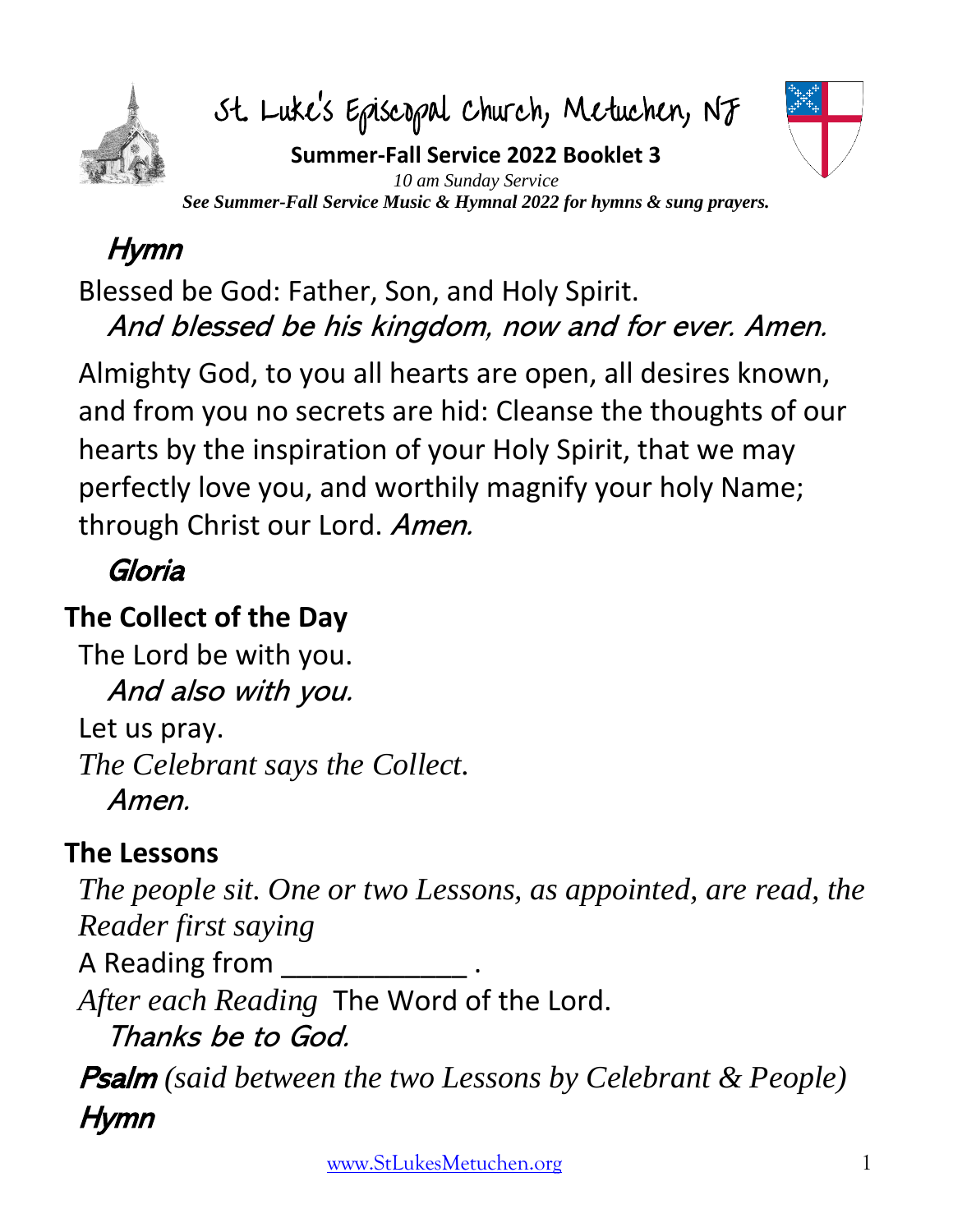*Then, all standing, the Deacon or a Priest reads the Gospel, first saying* The Holy Gospel of our Lord Jesus Christ according to

\_\_\_\_\_\_\_\_\_\_. Glory to you, Lord Christ. *After the Gospel, the Reader says* The Gospel of the Lord. Praise to you, Lord Christ.

#### **The Sermon**

#### **The Nicene Creed**

We believe in one God, the Father, the Almighty, maker of heaven and earth, of all that is, seen and unseen.

We believe in one Lord, Jesus Christ, the only Son of God, eternally begotten of the Father, God from God, Light from Light, true God from true God, begotten, not made, of one Being with the Father. Through him all things were made. For us and for our salvation he came down from heaven: by the power of the Holy Spirit he became incarnate from the Virgin Mary, and was made man.

For our sake he was crucified under Pontius Pilate; he suffered death and was buried. On the third day he rose again in accordance with the Scriptures; he ascended into heaven and is seated at the right hand of the Father.

He will come again in glory to judge the living and the dead,

and his kingdom will have no end.

We believe in the Holy Spirit, the Lord, the giver of life, who proceeds from the Father and the Son. With the Father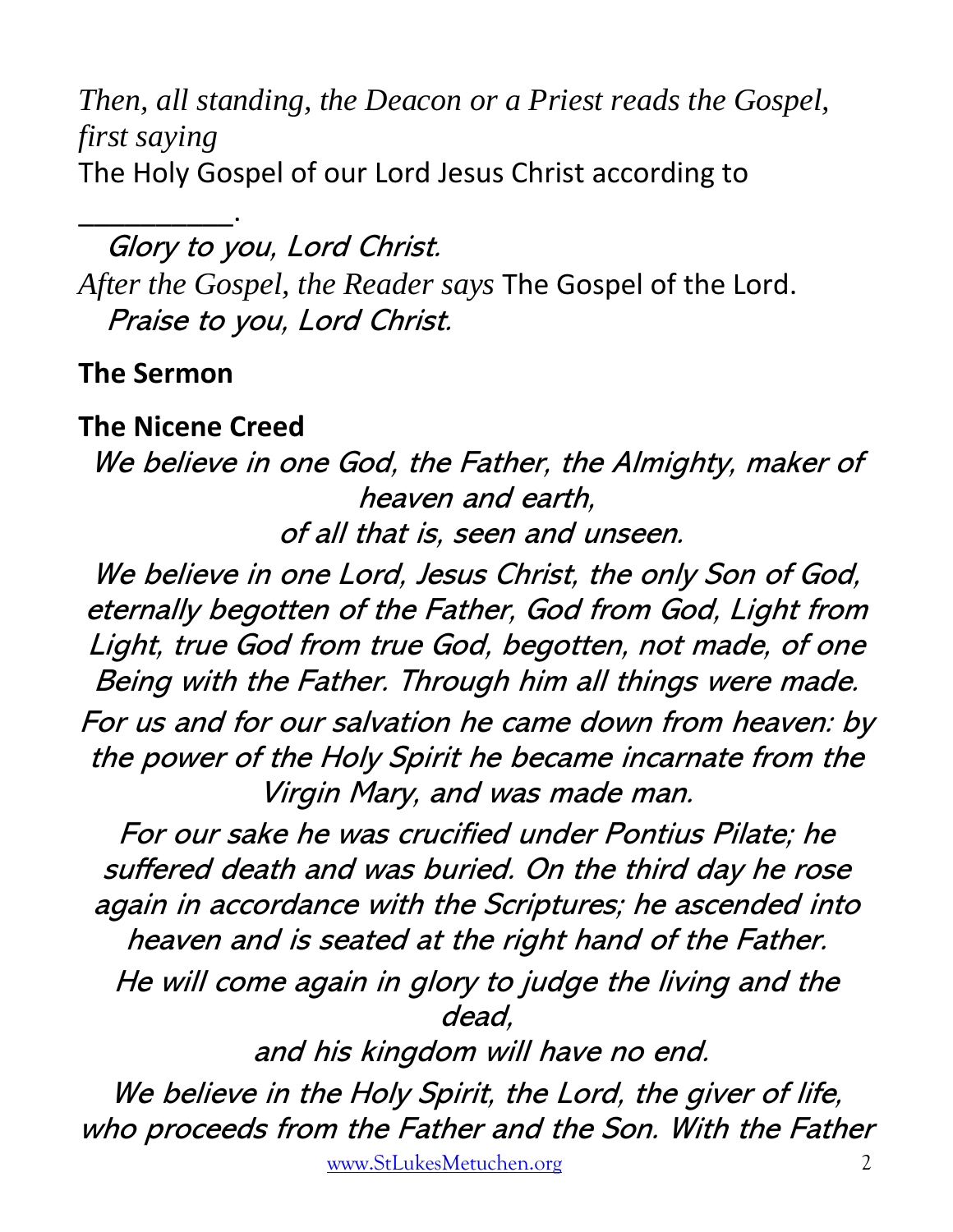and the Son he is worshiped and glorified. He has spoken through the Prophets.

We believe in one holy catholic and apostolic Church. We acknowledge one baptism for the forgiveness of sins. We look for the resurrection of the dead, and the life of the world to come. Amen.

In peace, we pray to you, Lord God. *Silence* For all people in their daily life and work;

For our families, friends, and neighbors, and for those who are alone.

For this community, the nation, and the world; For all who work for justice, freedom, and peace.

For the just and proper use of your creation; For the victims of hunger, fear, injustice, and oppression.

For all who are in danger, sorrow, or any kind of trouble; For those who minister to the sick, the friendless, and the needy.

For the peace and unity of the Church of God;

For all who proclaim the Gospel, and all who seek the Truth.

For Michael our Presiding Bishop, Chip our Bishop(s); and for all bishops and other ministers;

For all who serve God in his Church.

For the special needs and concerns of this congregation.

*Silence - People may add petitions*

Hear us, Lord;

For your mercy is great.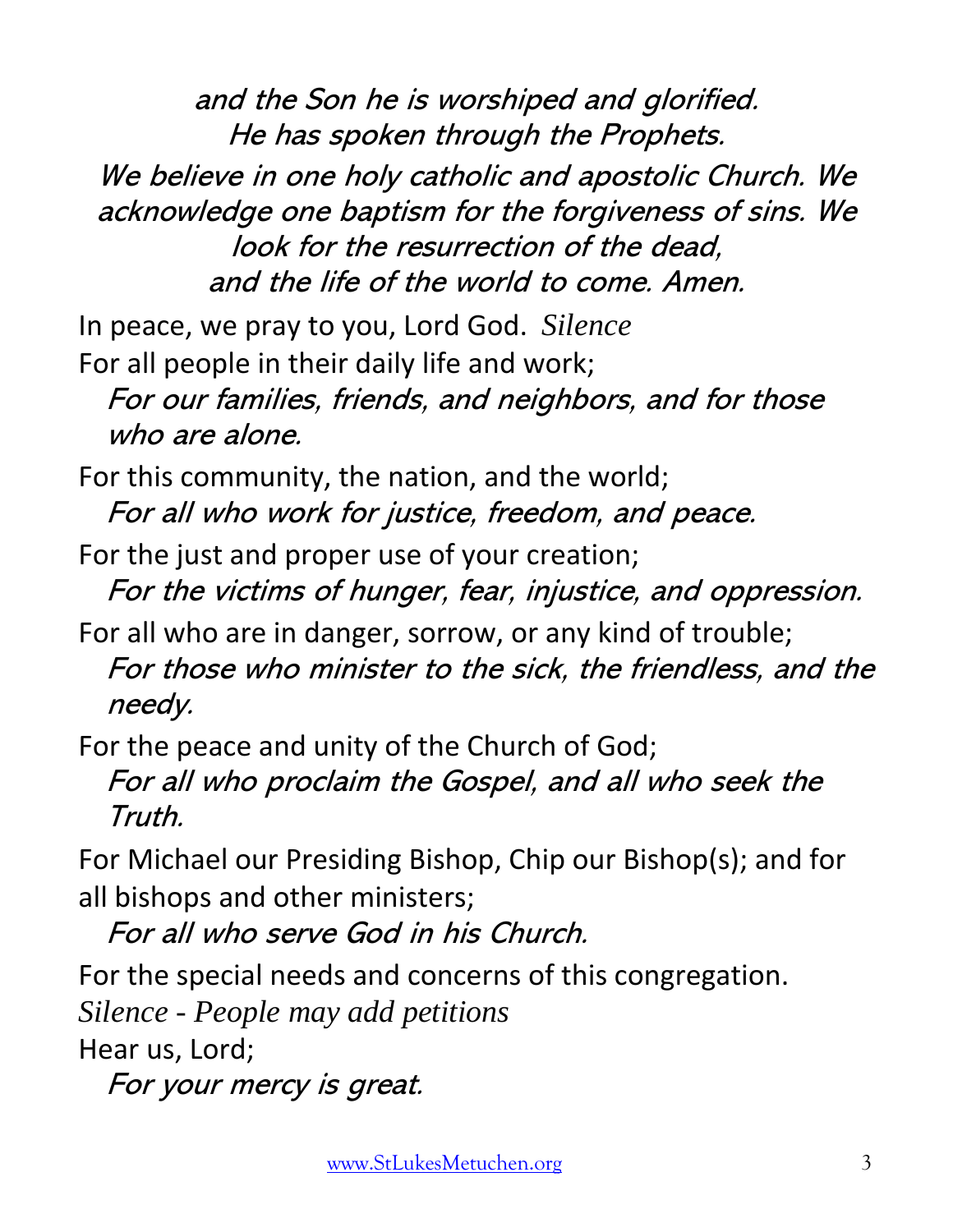We thank you, Lord, for all the blessings of this life. *Silence - People may add thanksgivings*

We will exalt you, O God our King;

And praise your Name for ever and ever.

We pray for all who have died, that they may have a place in your eternal kingdom.

*Silence - The People may add their own petitions* Lord, let your loving-kindness be upon them;

Who put their trust in you.

We pray to you also for the forgiveness of our sins. *Silence may be kept.*

Have mercy upon us, most merciful Father; in your compassion forgive us our sins, known and unknown, things done and left undone; and so uphold us by your Spirit that we may live and serve you in newness of life, to the honor and glory of your Name; through Jesus Christ our Lord. Amen.

Almighty God have mercy on you, forgive you all your sins through our Lord Jesus Christ, strengthen you in all goodness, and by the power of the Holy Spirit keep you in eternal life. Amen.

#### **The Peace**

The peace of the Lord be always with you. And also with you.

#### *Hymn* **or Anthem**

### **The Holy Communion**

The Lord be with you. And also with you.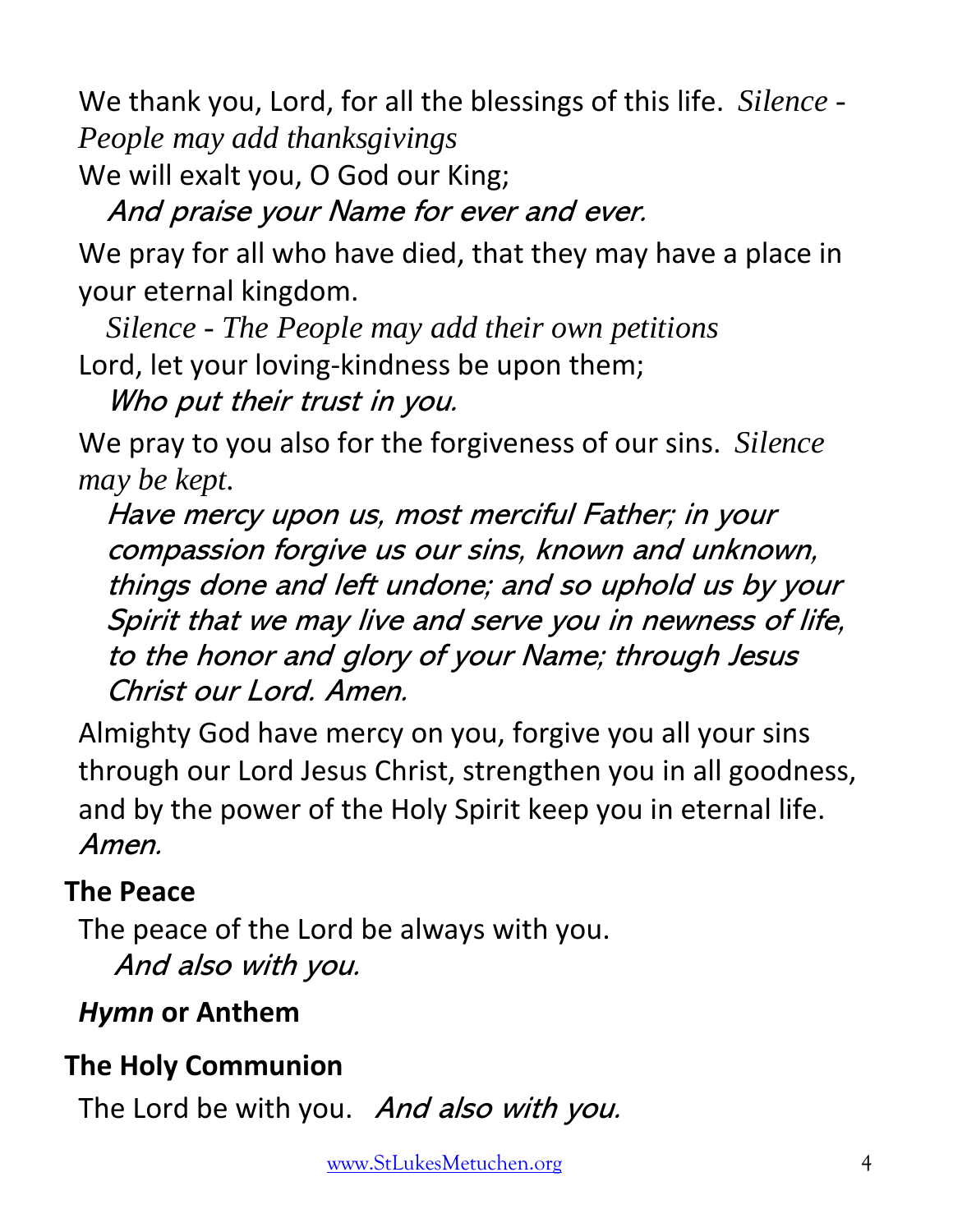Lift up your hearts. We lift them to the Lord. Let us give thanks to the Lord our God. It is right to give him thanks and praise.

It is right, and a good and joyful thing, always and everywhere to give thanks to you, Father Almighty, Creator of heaven and earth.

*Here a Proper Preface is sung or said on all Sundays, and on other occasions as appointed.*

Therefore we praise you, joining our voices with Angels and Archangels and with all the company of heaven, who for ever sing this hymn to proclaim the glory of your Name:

## **Sanctus**

Holy and gracious Father: In your infinite love you made us for yourself; and, when we had fallen into sin and become subject to evil and death, you, in your mercy, sent Jesus Christ, your only and eternal Son, to share our human nature, to live and die as one of us, to reconcile us to you, the God and Father of all. He stretched out his arms upon the cross, and offered himself in obedience to your will, a perfect sacrifice for the whole world.

On the night he was handed over to suffering and death, our Lord Jesus Christ took bread; and when he had given thanks to you, he broke it, and gave it to his disciples, and said, "Take, eat: This is my Body, which is given for you. Do this for the remembrance of me."

After supper he took the cup of wine; and when he had given thanks, he gave it to them, and said, "Drink this, all of you: This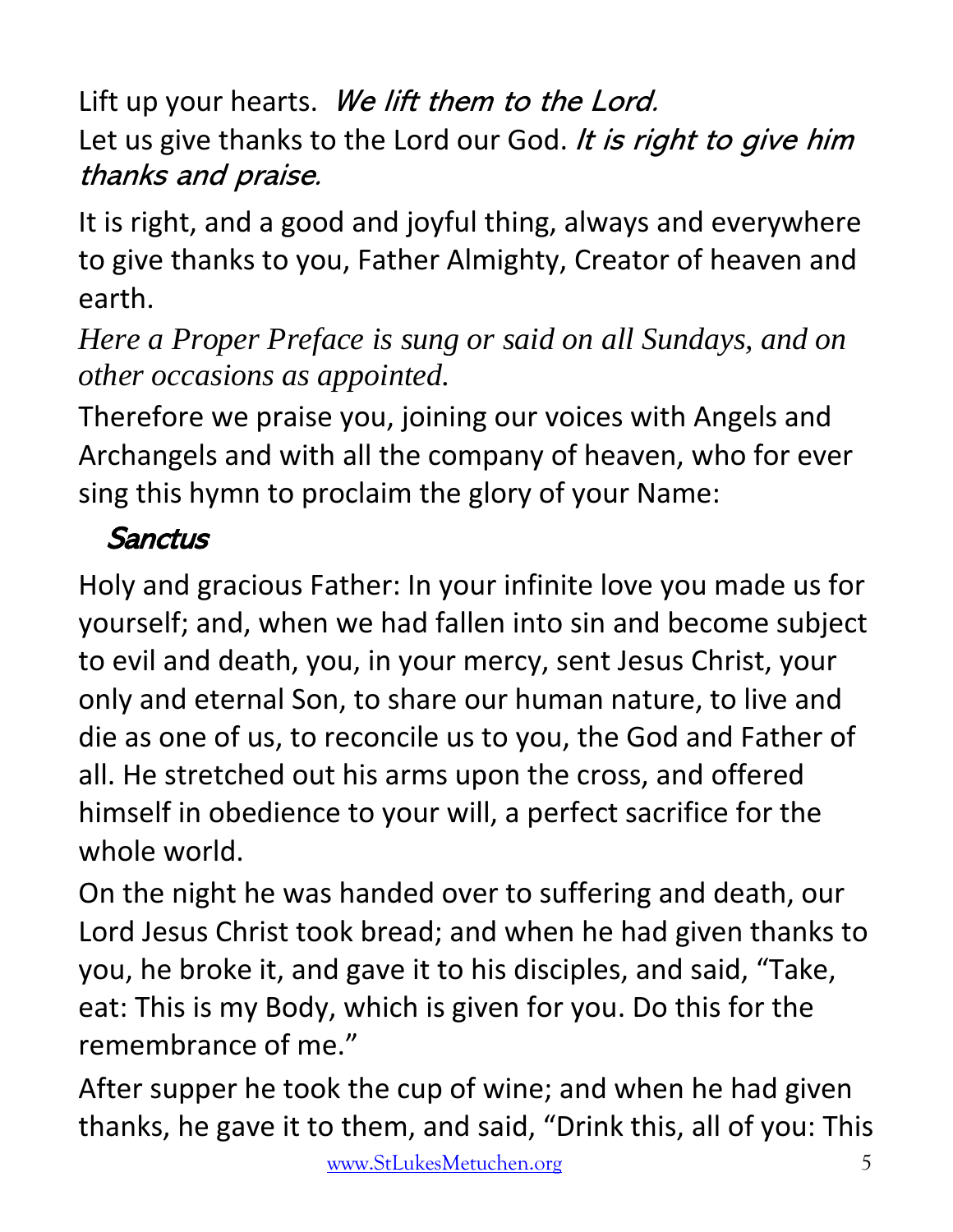is my Blood of the new Covenant, which is shed for you and for many for the forgiveness of sins. Whenever you drink it, do this for the remembrance of me."

Therefore we proclaim the mystery of faith:

Christ has died. Christ is risen. Christ will come again.

We celebrate the memorial of our redemption, O Father, in this sacrifice of praise and thanksgiving. Recalling his death, resurrection, and ascension, we offer you these gifts. Sanctify them by your Holy Spirit to be for your people the Body and Blood of your Son, the holy food and drink of new and unending life in him. Sanctify us also that we may faithfully receive this holy Sacrament, and serve you in unity, constancy, and peace; and at the last day bring us with all your saints into the joy of your eternal kingdom. All this we ask through your Son Jesus Christ. By him, and with him, and in him, in the unity of the Holy Spirit all honor and glory is yours, Almighty Father, now and for ever. AMEN.

And now, as our Savior Christ hath taught us, we are bold to sing:

# The Lord's Prayer Fraction Anthem - Agnus Dei

The Gifts of God for the People of God.

# Hymn

Let us pray